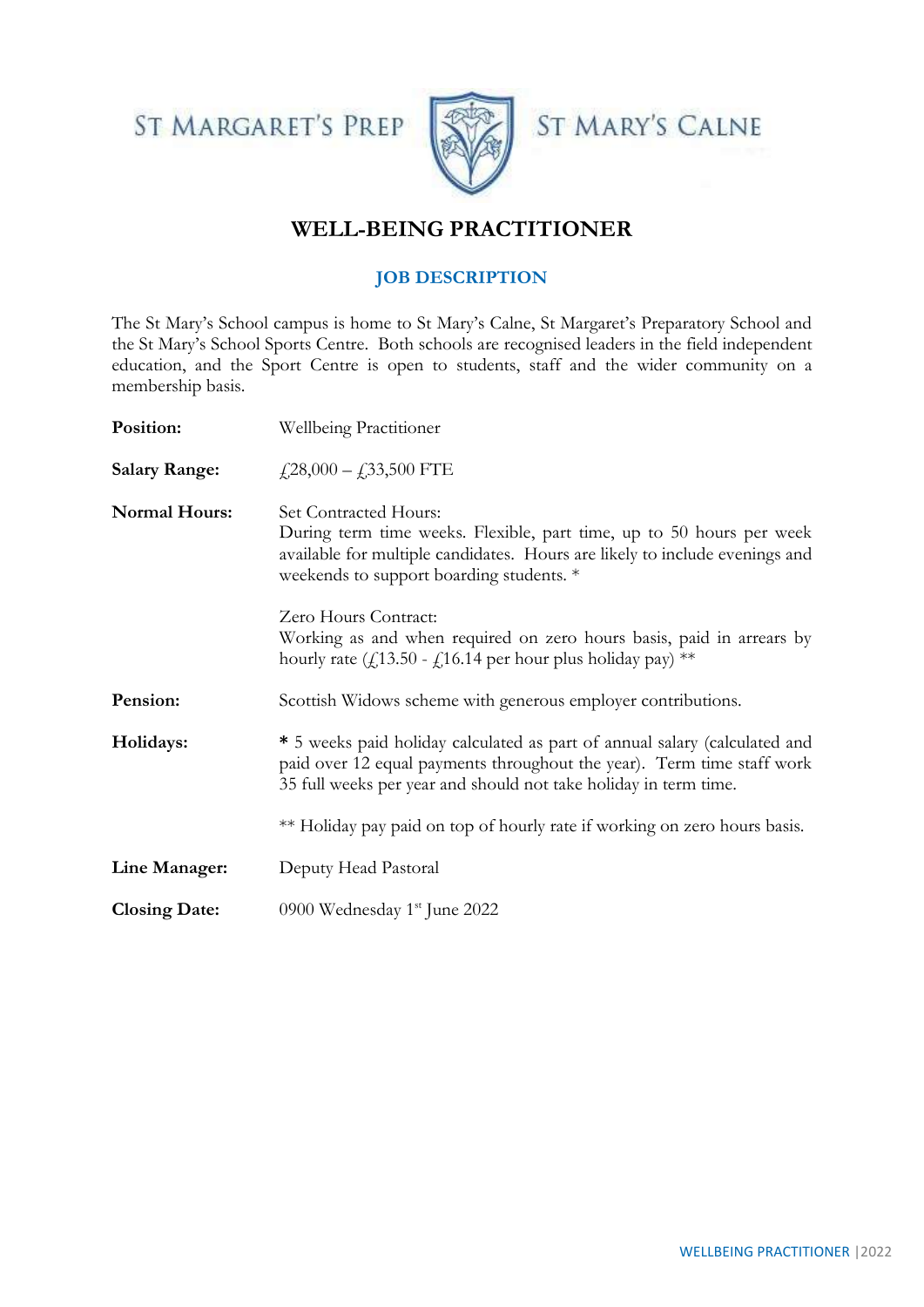## **The School: Its Ethos and Aims**

St Mary's Calne believes in excellence in all respects. As a school community, we thrive amidst a culture of strong expectations and the education which we provide nurtures and develops the concept of high performance. The principal aim is to develop well-rounded pupils who are equipped to excel as adults.

Whilst the achievement of top quality examination results is a central tenet, since these will be a key passport for the girls in the path to their future careers in the modern world, we seek to encourage everyone (students and colleagues) to strive for excellence in a wide range of spheres. We aim to inculcate habits for life, enabling the girls to relish the prospect of hard work; to develop and deploy the necessary qualities of perseverance and determination; to learn how to do well; to acquire the belief and self-confidence that they are capable of high performance and success – both in the short term and in the future; to instil a sense of desire and an appreciation that the future, indeed their future, lies within the grasp of their own efforts.

Extra-curricular opportunities beyond the classroom are a vital and integral part of life for girls at St Mary's Calne. They are woven into the timetable during the day, in the evenings and at weekends. We believe that both boarders and day girls benefit from all aspects of the strong boarding ethos of the school.

## **Responsibilities**

#### Pre-enrolment and enrolment

To work alongside the Admissions and Pastoral Team to support the transition of pupils into the school and new boarding houses including supporting the development of transition and induction programmes and support at school events such as interview evenings and welcome days

#### Wellbeing and Mental Health Support

- To support the Wellbeing and Pastoral Teams with the day-to-day pupil mental health and wellbeing concerns
- To develop a service for young people aged 11 to 18 years that offers a range of preventative and supportive opportunities accessible to all pupils alongside our School Counselling to support positive emotional wellbeing.
- Work in conjunction with the Deputy Head (Pastoral) and the Wellbeing and Pastoral Team to develop a whole school Wellbeing Strategy
- Provide evidence-based interventions for students to improve their emotional health and wellbeing, and encourage students to access them
- Plan and deliver group sessions on agreed topics related to wellbeing and positive mental health (e.g. mindfulness, resilience, anxiety management).
- Facilitate one-off drop-in sessions for individual pupils
- Support pupils in managing an effective transfer into St Mary's and support the reintegration of those who have been absent with mental health issues alongside the Safeguarding, Wellbeing and Pastoral Teams
- Promote healthy lifestyles and positive mental health and wellbeing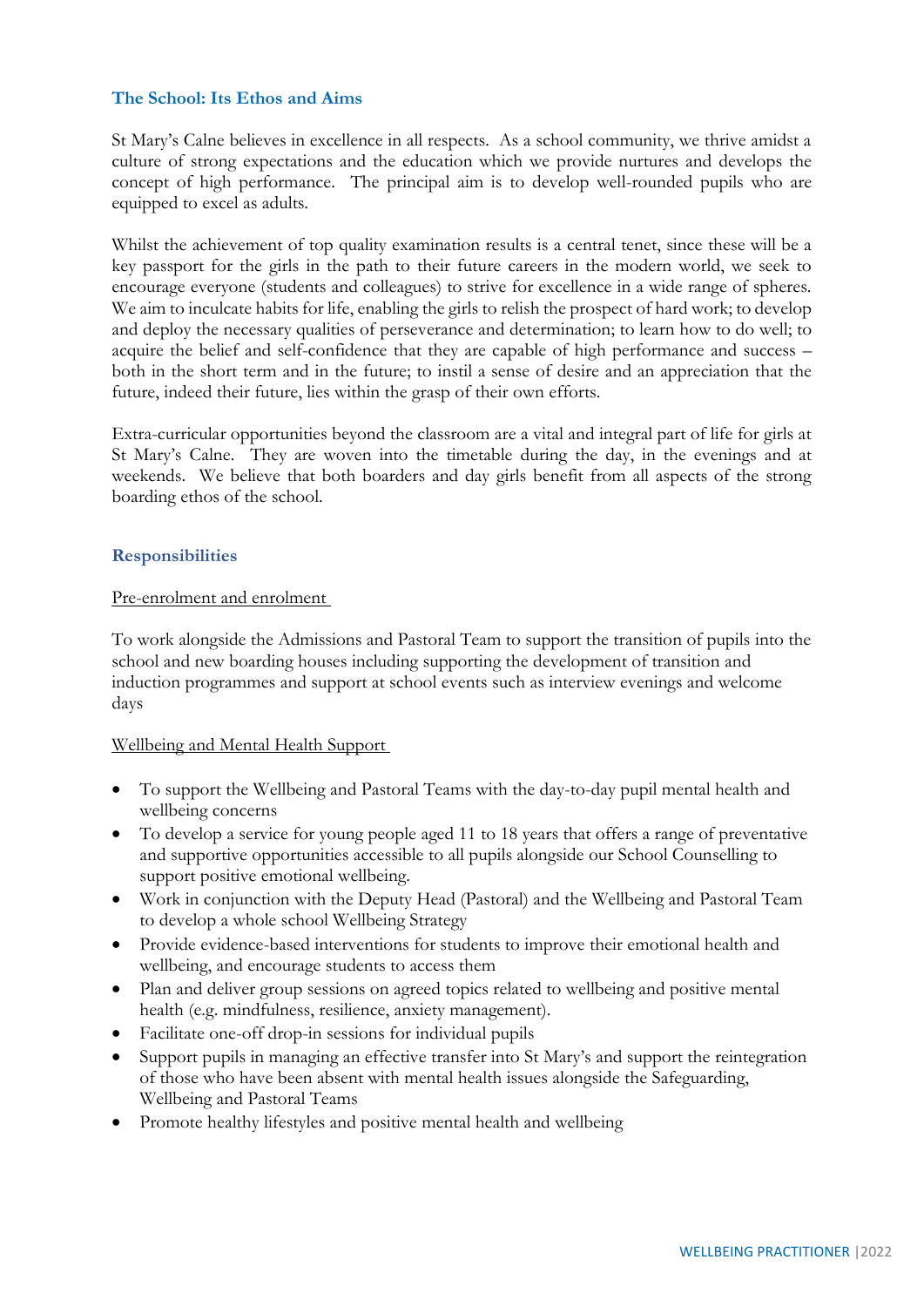- To liaise with the Head of the PSHE and pastoral teams, participating in the delivery of this when needed as well as the delivery of wellbeing talks in Chapel and other group settings, *i.e.* parental meetings.
- Liaise with the school Safeguarding Team where other agencies might need to be involved
- Organise events for parents aimed at improving their ability and confidence to give young people support and direction to build resilience
- Establish constructive relationships with parents, exchanging information (following the school's policies and procedures), facilitating their support for their child's positive wellbeing and mental health
- Support in securing strong communication between home and school regarding vulnerable pupils as directed by the Deputy Head Pastoral
- Arrange and deliver relevant training for staff and older pupils as appropriate
- Arrange for monitoring and evaluation of activities, ensuring that pupil voice is sought and heard; amend plans on the basis of evidence available; provide written assessments of impact as required
- Establish and regularly update a dynamic wellbeing page on the school's website, coupled with an online presence via blogs and social media sites
- Contribute to Pastoral Team meetings and share learning and innovative practice
- Maintain up to date knowledge of local and national provision for Mental Health, and of research, policy and practice in relation to young people's emotional health and wellbeing.
- Work within agreed frameworks regarding safeguarding, confidentiality and professional practice

## Other specific duties

- To report caseload and take part in reviews to the Deputy Head Pastoral and the School Counsellor on a weekly basis through the Wellbeing Team
- Record and file securely all relevant notes and bring them to supervision and review meetings to aid discussions
- Undertake regular CPD to ensure kept up to date and have a full understanding of wellbeing work and initiatives
- To work alongside staff whose role it is to support pupils in distress.
- To provide information on about the support service offered, the role of the Wellbeing Team and the boundaries of confidentiality to pupils, staff and parents.
- To perform duties within the codes of practice and ethics recommended by relevant professional bodies
- A willingness to work outside of the school day to provide flexible support and ways of working in a full boarding school environment

#### Safeguarding Duties and Responsibilities

The School is committed to safeguarding and promoting the welfare of children and young people and expects all staff and volunteers to share this commitment. The following is expected of all staff:

- to uphold the School's policies relating to safeguarding & child protection, behaviour, Health & Safety and all other relevant policies
- to promote and safeguard the welfare of children and young persons for whom you are responsible, and come into contact with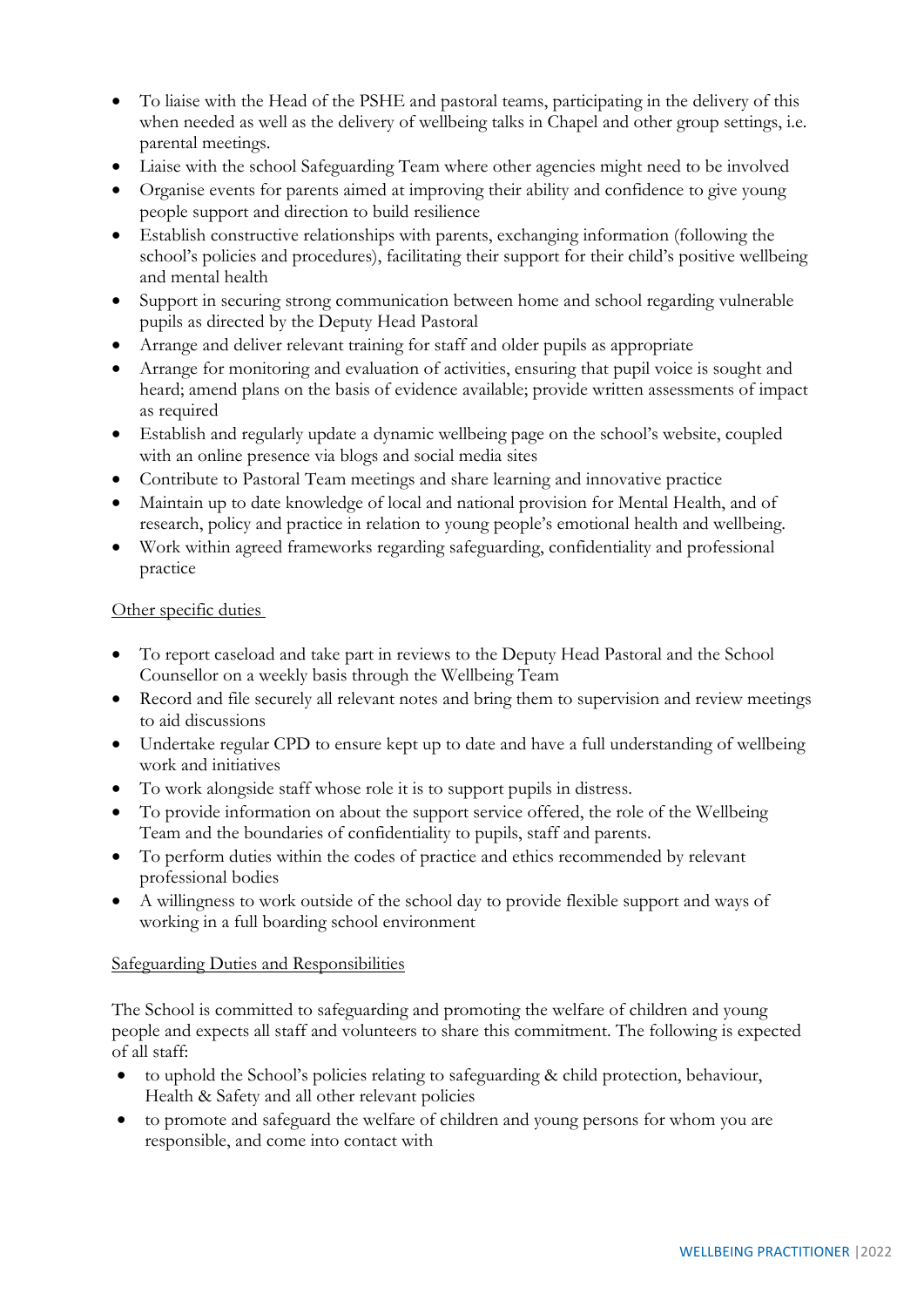• to ensure full compliance with all statutory regulations, in particular Keeping Children Safe in Education 2020, communicating concerns to the Designated Safeguarding Lead, other relevant staff or local Children's Services as appropriate.

| Criterion                    |           | Essential                                                           | Desirable                         |
|------------------------------|-----------|---------------------------------------------------------------------|-----------------------------------|
| Education/Qualifications .   |           | Approved certification in coaching,                                 | <b>BACP Accreditation, UKCP</b>   |
|                              |           | mentoring and counselling                                           | registration or BPC in            |
|                              |           | Further therapeutic training and                                    | counselling or other therapy      |
|                              |           | qualification in working with                                       |                                   |
|                              |           | adolescents                                                         |                                   |
| Knowledge and                | $\bullet$ | An understanding of the                                             | Recent proven successful          |
| Experience                   |           | developmental, emotional, social and                                | experience working in a           |
|                              |           | educational issues of children and                                  | secondary school setting or       |
|                              |           | young people                                                        | other youth provision             |
|                              |           | Knowledge of local and national mental                              |                                   |
|                              |           | health provision                                                    |                                   |
|                              |           | Knowledge of the Children's Act and                                 |                                   |
|                              |           | legislation pertaining to children                                  |                                   |
|                              |           | Experience of work with young people                                |                                   |
|                              |           | An awareness of range of needs of                                   |                                   |
|                              |           | people from diverse ethnic, cultural and                            |                                   |
|                              |           | social backgrounds                                                  |                                   |
|                              | $\bullet$ | Understanding of aspects/influences of                              |                                   |
|                              |           | health and wellbeing<br>Working knowledge of legislation about      |                                   |
|                              |           | data protection                                                     |                                   |
| <b>Skills and Attributes</b> | $\bullet$ | Excellent oral, written and listening                               | Proven recent success in          |
|                              |           | skills for a range of audiences, especially planning and delivering |                                   |
|                              |           | young people                                                        | workshops and group               |
|                              |           | Ability to build rapport and trust with                             | programmes for young people       |
|                              |           | young people as a respected champion                                | on relevant mental health and     |
|                              |           | and practitioner of positive wellbeing                              | wellbeing topics                  |
|                              |           | and mental health                                                   |                                   |
|                              |           | Inspire and support others to put their                             | Proven success in working with    |
|                              |           | health and wellbeing back on track and                              | individuals and their families to |
|                              |           | make changes                                                        | support their wellbeing and       |
|                              |           | Understanding of the triggers, causes                               | mental health.                    |
|                              |           | and presentation of mental health                                   |                                   |
|                              |           | difficulties and an ability to manage                               |                                   |
|                              |           | them                                                                |                                   |
|                              |           | Ability to model appropriate                                        |                                   |
|                              |           | behaviours to both colleagues and                                   |                                   |
|                              |           | pupils                                                              |                                   |
|                              |           | Patience, tolerance, and sensitivity;                               |                                   |
|                              |           | mature and non-judgmental outlook                                   |                                   |
|                              |           | Ability to work independently and as                                |                                   |
|                              |           | part of a team                                                      |                                   |
|                              |           | Enthusiasm and resilience                                           |                                   |
|                              |           | Ability to set and maintain clear and                               |                                   |
|                              |           | appropriate boundaries                                              |                                   |
|                              |           | Commitment to maintaining                                           |                                   |
|                              |           | confidentiality                                                     |                                   |

## **Person Specification Essential Criteria**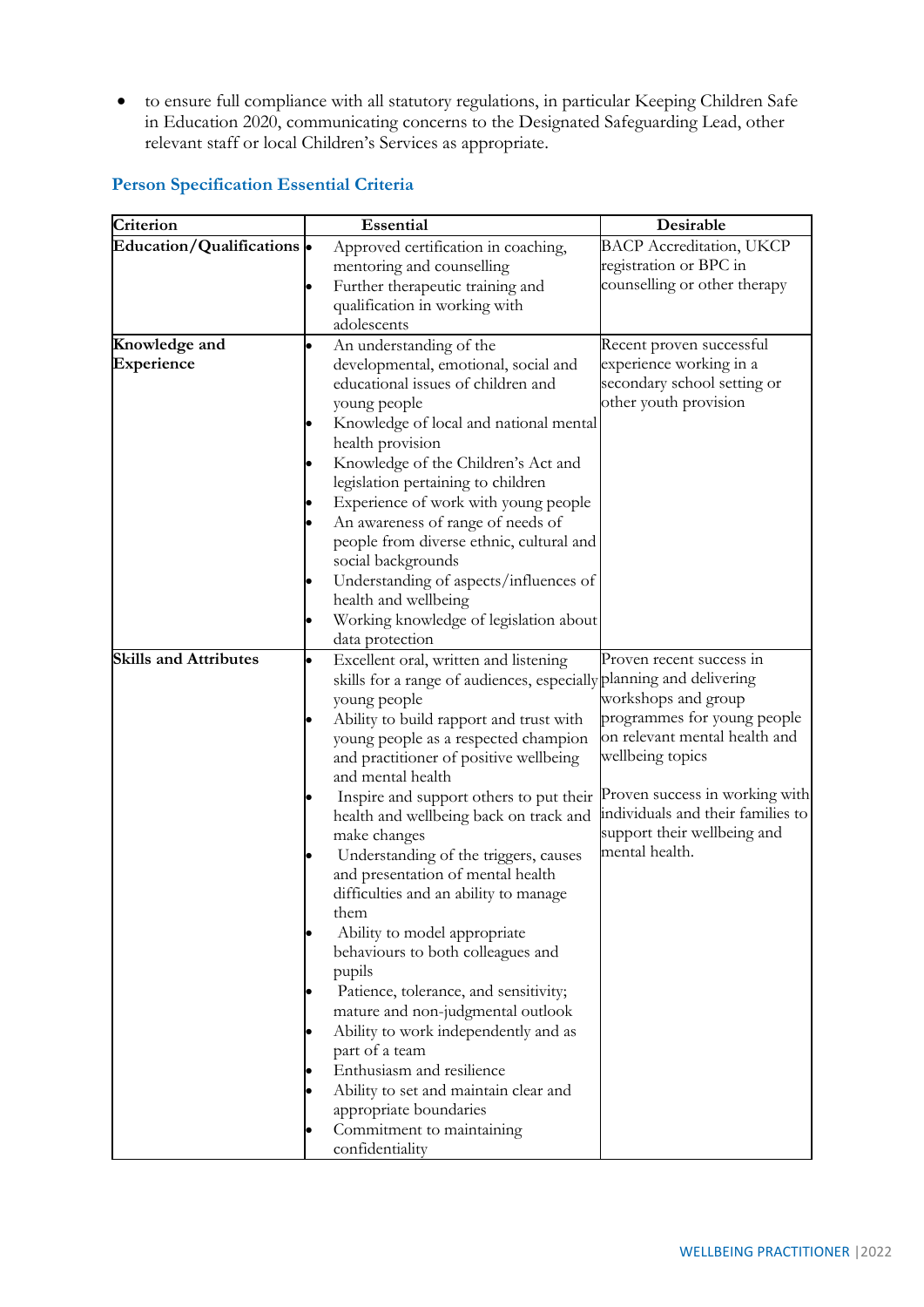## **Benefits of working at St Mary's Calne**

St Mary's Calne is set in its own attractive grounds within the beautiful Wiltshire countryside, with easy transport links to Bristol, Bath and London.

Sharing a site with St Margaret's preparatory School (a day school for boys and girls from 3-11 years), we offer a friendly and homely working environment.

Membership to the Health Assured Employee Assistance Programme.

Discounted membership of the on-site Sports Centre.

Fee remission for daughters educated at St Mary's Calne and for sons and daughters educated at St Margaret's Preparatory School.

Complimentary meals in the Dining Hall during term time.

Free on-site parking.

## **How To Apply:**

Further information about the school may be viewed on the website: www.stmaryscalne.org

An application form may be downloaded from the website or can be sent on request. Please contact:

> Alex Stroud, HR Manager, St Mary's School, Calne, SN11 0DF T: 01249 857300 E: recruitment@stmaryscalne.org

A fully completed application form, together with a covering letter, should be sent by email above.

Email is very much our preferred method of receiving applications and receipt of an application will be acknowledged as soon as possible.

#### **Closing date for applications: 0900 Wednesday 1st June 2022**

**St Mary's is committed to safeguarding and promoting the welfare of pupils. Due to the nature of the work involved, the successful applicant will be required to undertake an enhanced DBS check.** All members of staff are expected to have proper regard for the school's safeguarding policy and procedures, including up-to-date training. Extracts from the school's policy are appended as the final page of this document.